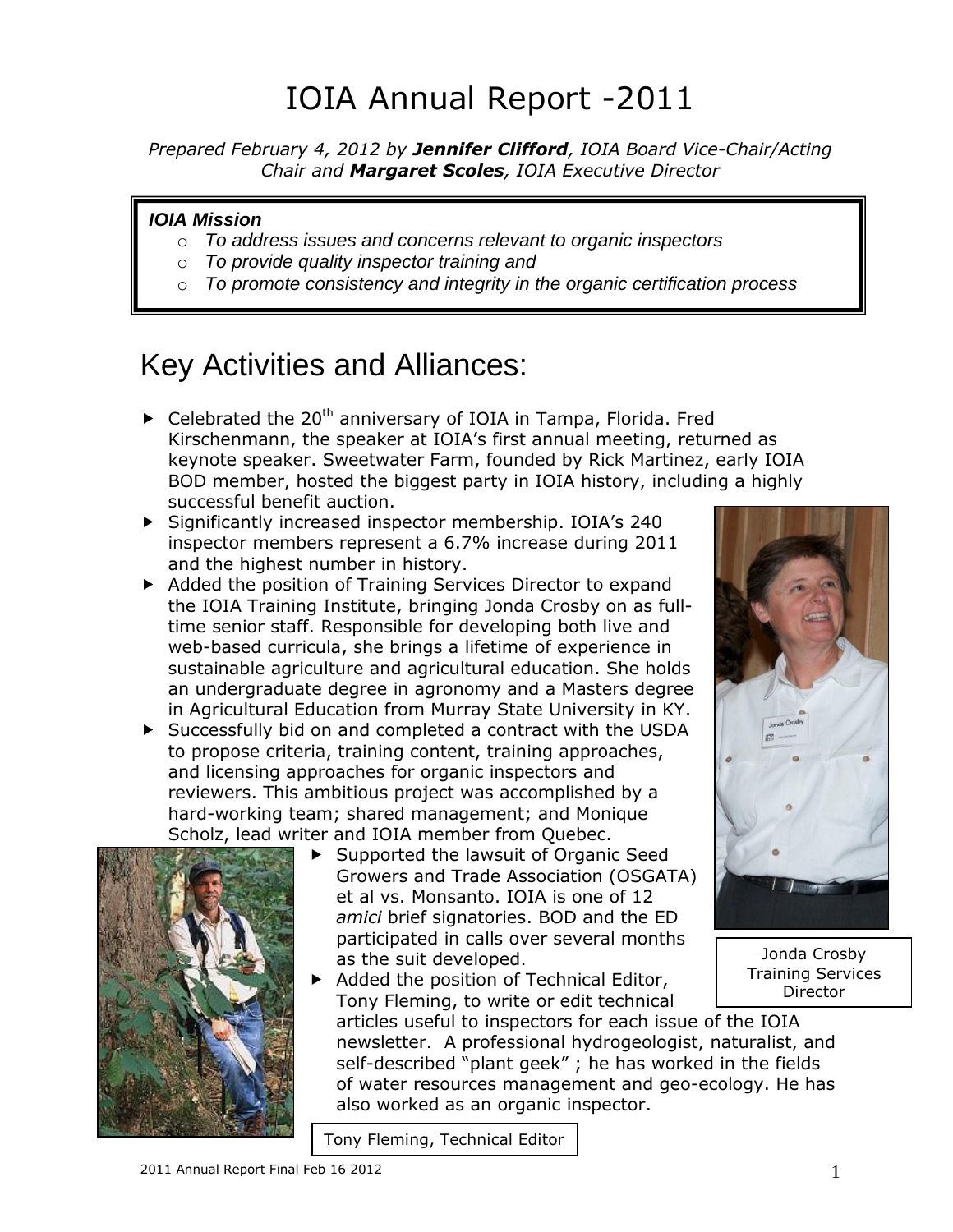$\blacktriangleright$  Sponsored a booth at the World Organic Fair with JOIA and KOIA and a workshop at the Organic World Congress, and participated in the IFOAM General Assembly. The ED traveled to Korea for these events. Sacha Draine, IOIA International Training Manager, and the ED traveled together to attend BioFach in Germany. Board Chair, Michelle Sandy, attended BioFach China.



Left to Right: Sacha Draine, IOIA International Training Manager; Peter Jossi-Silverstein; and Markus Arbenz, IFOAM Executive Director, at BioFach in Germany



A small but enthusiastic group attended IOIA's The New Organic Inspector workshop on October 1 at the OWC. Margaret Scoles explained the IOIA Training Institute and the potential for web-based training. Dr. Jay Sakle, from the Natural Organic Certification Association, filled in for Sandeep Bhargava, on the topic of Grower Group Inspection and Certification. Yutaka Maruyama spoke about the activities of the Japan Organic Inspectors Association. Isidor Yu concluded with the activities of the Korea Organic Inspectors Association. Participants came from Europe, Nepal, Sri Lanka, Japan, Korea, and China. At the far left is Gabriela Soto, inspector member, trainer, and new IFOAM World Board member.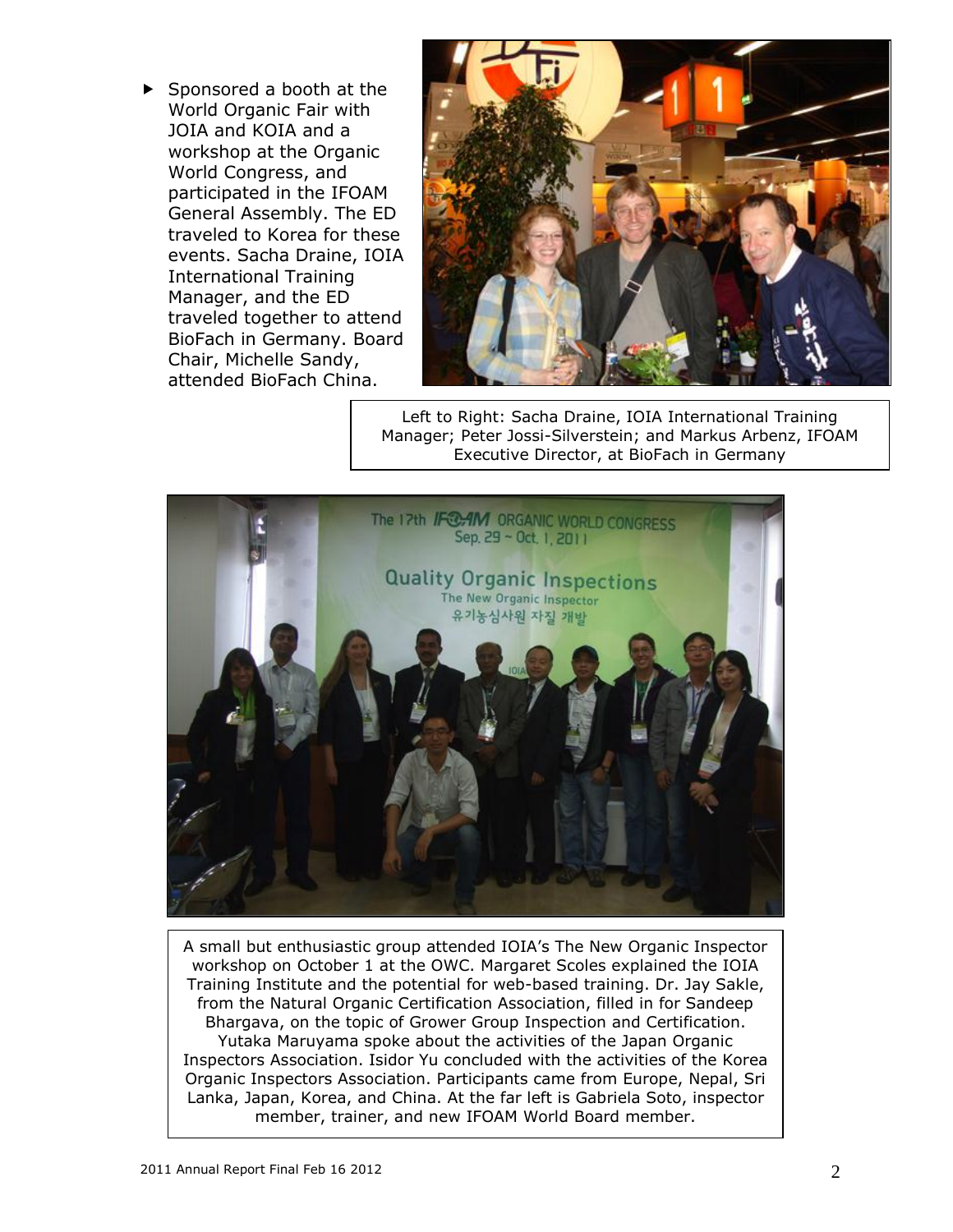

Seoul, Korea, October 3: IOIA Trainers Yutaka Maruyama and Mutsumi Sakuyoshi delivered advanced training comparing the key updates and differences for EU, JAS, and NOP Standards. Training was in English. IOIA Trainer Isidor Yu assisted with translation to Korean and helped organize the event. Inspector member, Raymond Yang, helped translate for the English-language trainers.

 $\blacktriangleright$  Nearly doubled webinar offerings. Entered into partnership with the Organic Materials Review Institute to provide the first of three webinars (Crop Input Materials) in a series, and planned the second (Livestock Input Materials), scheduled for delivery in March and throughout 2012 every quarter as

requested. IOIA delivered Organic Aquaculture training via webinar to a classroom in Hong Kong. With both the USA and Canada on the brink of adopting national regulations for organic aquaculture, IOIA is gearing up to meet the need for more aquaculture training. Other webinars included NOP Pasture Rule, two customized NOP standards trainings for certifiers, and an audit balance webinar. Pre-course webinars are standard curriculum content for all courses in the US.

- ▶ Commented to the US National Organic Standards Board on issues of unannounced inspections, inspector criteria, and residue testing.
- ▶ Continued to participate on the Canadian General Standards Board's Organic Technical Committee. Kelly Monaghan, IOIA's representative, is OTC Chair.



Bill Barkley, Canadian Committee Chair, and Kelly Monaghan, Membership Committee Chair, in Guelph. January 2011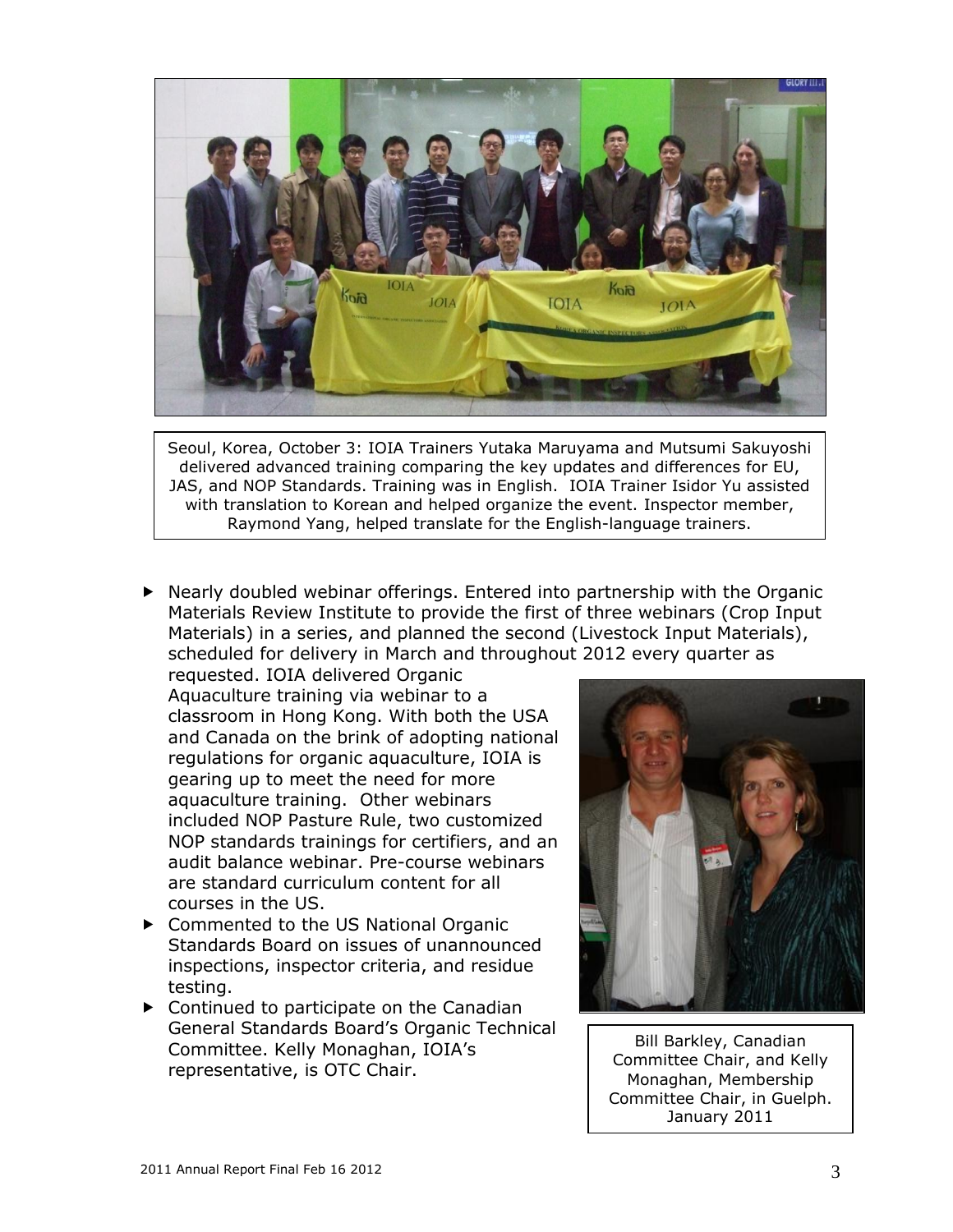- ▶ Sponsored social networking for inspectors (i.e. the Guelph Wine & Cheese).
- Continued an ongoing alliance with FoodChain Global Advisors to provide non-GMO product verification training.
- ▶ Hosted quarterly Certifier-Inspector Dialogue conference calls. The ongoing dialogue is invaluable in shaping the IOIA training program and addressing inspector issues and member concerns.
- Provided in-house training over two days on the NOP Standards at the USDA office in Washington, DC.
- ▶ Participated in Natural Products Expo East and Expo West in the U.S.
- Continued support of OTA, IFOAM, OMRI, COG, Green America, and MT Nonprofit Association through memberships and subscriptions.
- Joined the Accredited Certifiers Association as a supporting member.
- Continued quarterly newsletter, annual Membership Directory, IOIA Forums (English, Spanish language, Canadian members), member discounts.
- IOIA's accreditation program was featured in a four-page article in *The Organic Standard*, December 2011.

### Trainings:

IOIA training continues to increase in value and global recognition. IOIA again saw another increase in both the numbers of events and participants over the previous year. The webinar format continues to increase access to IOIA training with webinars provided for audiences as far away as Australia and Hong Kong. IOIA sponsored training events in Manitoba, Ontario, Utah, Idaho, Florida, Vermont, New Jersey, Minnesota, California, Jamaica, Australia, Korea, Ecuador, Hong Kong, Japan, Nicaragua, Peru, and Costa Rica, usually with the support of regional co-sponsors. International livestock, processing, and advanced trainings were significant areas of activity.

| <b>IOIA Trainings in 2011</b>  |    |                                                        |
|--------------------------------|----|--------------------------------------------------------|
|                                |    | Type of Course Number of Events Number of participants |
| <b>Basic Crop</b>              | 12 | 227                                                    |
| Livestock                      |    | 49                                                     |
| <b>Basic Processing</b>        | Բ  | 77                                                     |
| Advanced                       | 5  | 92                                                     |
| <b>NOP Standards Workshops</b> | 2  | 35                                                     |
| Aquaculture                    |    | 30                                                     |
| <b>Pasture Webinars</b>        |    | 22                                                     |
| <b>IOIA - OMRI Webinars</b>    |    | 55                                                     |
| <b>Other Webinars</b>          |    | 13                                                     |
| Other                          |    | 27                                                     |
| Total                          | 36 |                                                        |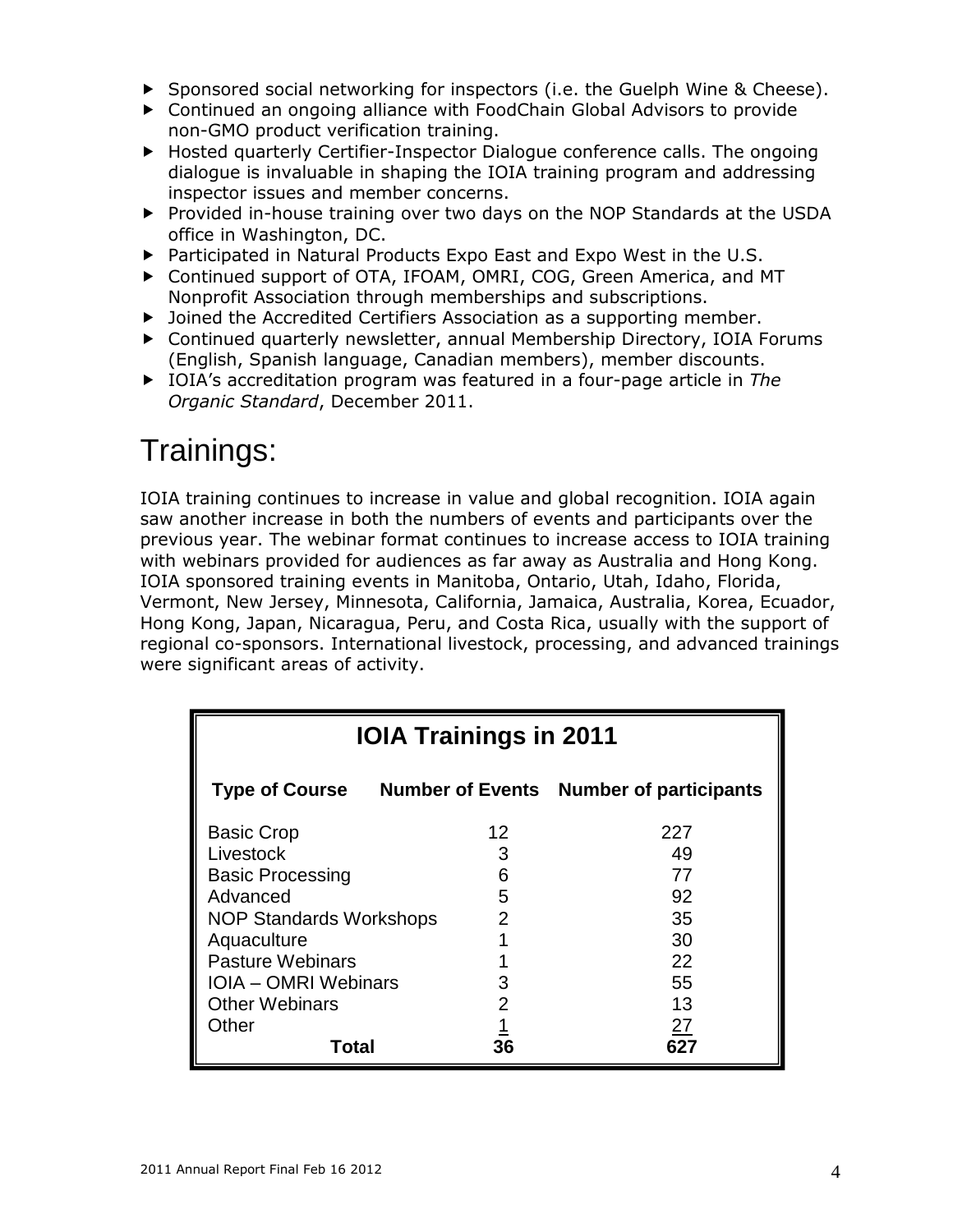**Webinars:** Plans are underway to quadruple the number of webinar offerings during 2012. IOIA and OMRI's partnership produced the first of three webinars

(Crop Input Materials) in a series, and planned the second (Livestock Input Materials). Processing Materials are to be developed next. These are the first of the ("200 level") trainings, identified as topics not covered comprehensively in the basic courses but still essential for all inspectors. Inputs webinars for the Canadian Organic Standards Permitted Substance List are under discussion.



IOIA sponsors an average of two or three trainings each month, usually following one of two models. **IOIA-managed trainings** are limited in number (about 4 or 5 annually) and are managed out of the head office with limited support from regional cosponsors. Most of these occur in the US. **Cosponsor-Managed trainings** depend much more heavily on cosponsors, which handle most of the administrative and logistical workload. **IOIA-managed trainings continue to be the primary revenue source for IOIA.** In-house trainings in the US following the cosponsor-managed training format are usually delivered for certification agencies. They also contribute significantly. Revenue from international cosponsor-managed trainings is much lower, but they are an important component in IOIA's efforts to achieve our overall mission.

#### IOIA-Managed Trainings

- $\blacktriangleright$  Florida Advanced
- Ontario Advanced
- $\blacktriangleright$  Florida Basic Crop and Processing
- ▶ Vermont Livestock
- $\blacktriangleright$  Korea– Advanced
- ▶ Minnesota Basic Crop
- California Basic Crop and Processing; Advanced

#### Cosponsor Managed Trainings

- Crop Peru, Jamaica, Ecuador, China, Japan, Manitoba, Costa Rica, Nicaragua, Korea
- Livestock Idaho, Jamaica
- ▶ Processing– Utah, New Jersey, Japan, Korea
- Advanced District of Columbia, Australia

Margaret Scoles, Executive Director, listens as the organic inspection training field tour host explains his crop rotations for corn, hay, small grains and green manures in Minnesota. Field training, using hands-on training at actual certified operations and report writing practice, is an essential component of all basic IOIA inspection training courses.

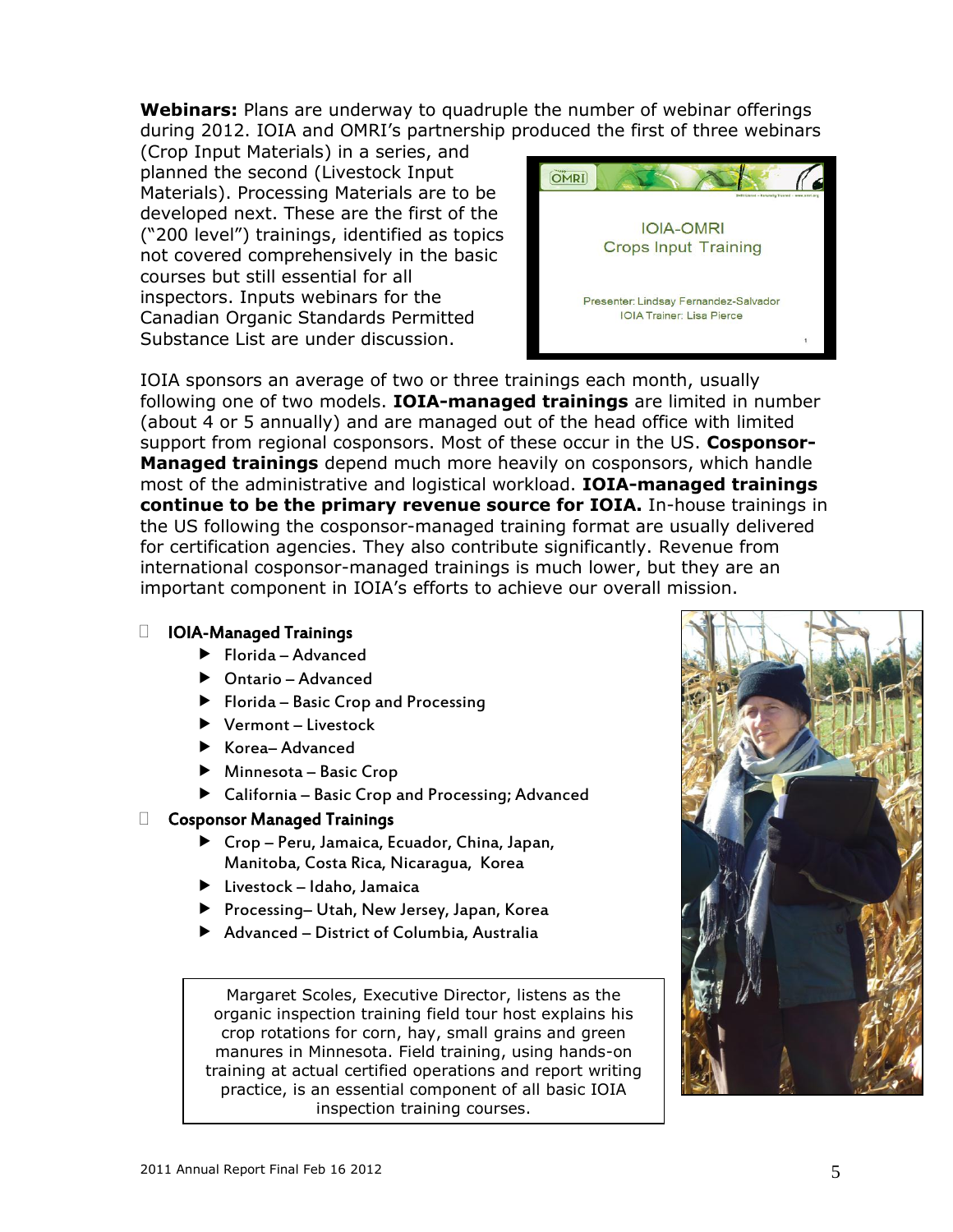## Finances:

IOIA maintains a solid financial position and once again, did not need to dip into cash reserves. The USDA contract was a welcome unbudgeted and unexpected source of income. A modest increase in inspector dues, coupled with more inspector members, also helped increase income.

IOIA reports to the membership on a cash basis. At the end of 2011, IOIA had accounts receivable of \$64,000, most of which was received in January 2012. These receivables created a temporary shortfall in the Cash basis financial report at year-end.

A full audit of the IOIA finances for 2010 was due to occur in 2011, as per BOD policy. The audit is still in progress; results will be reported in the 2012 newsletter.

IOIA established a memorial garden fund in memory of Devin Denson, the son of staffer Lynell Denson. This fund will be used to plant fruit bushes and trees, make the IOIA office more sustainable, collect roof water for a garden, and better control water that would otherwise end up in the office basement.

Details of the 2011 financial reports will be presented by the Treasurer at the AGM. Key aspects:

- $\blacktriangleright$  The 2011 budget was proactive with a significant funding increase for the Training Institute by adding a second senior staff position.
- ▶ Dues were increased for Inspector members, coupled with a commitment to a membership drive in 2012.
- ▶ For the first time, the 2012 budget includes a contingency fund to build in more resilience to respond to unexpected needs.

### Committees:

BOD liaisons work with all IOIA committees. A BOD liaison is a Board member who communicates between the Committee and the BOD, supports the committee's work, and carries concerns and initiatives both ways.

The Board extends a sincere thanks to all of the IOIA members who have volunteered to be part of IOIA committee activity and for their accomplishments over the past year. A brief summary of highlights from some of the committees is listed below (full reports for all committees available at the AGM).

#### **Membership –**Kelly Monaghan, Chair (outgoing).

The committee reviews all requests for exceptions to the IOIA Inspector member criteria. The Nominations Committee and Membership Committee members are the same. In 2010 a decision was made to chair the two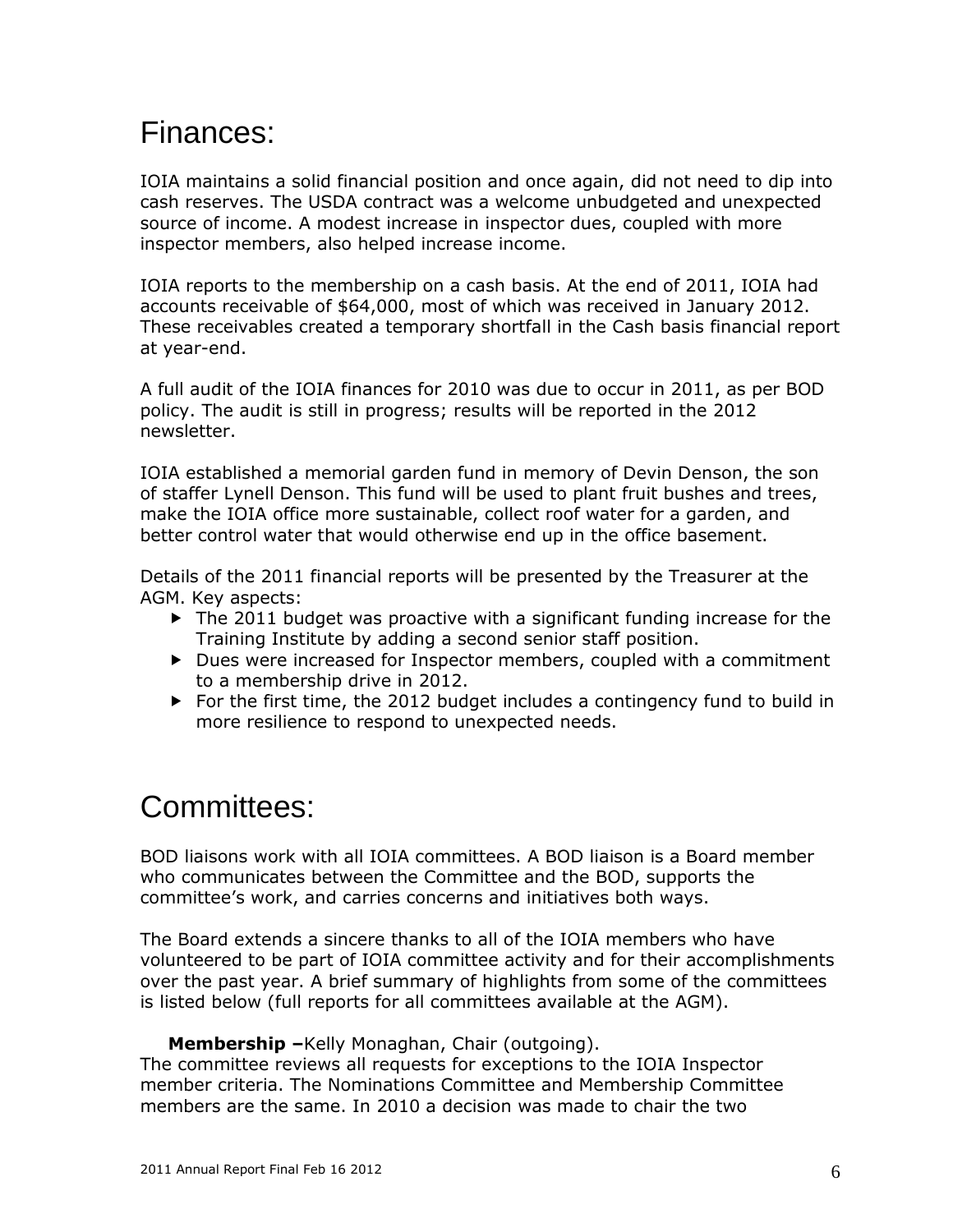separately to allow the Membership Committee to better focus on membership issues. Kelly resigned at the end of 2011 and deserves hearty thanks for four years of service and a job well done. Christopher Kidwell is serving as Interim Chair and spearheading an inspector membership drive for 2012.

#### **Nominations** – Christopher Kidwell, Chair

A full slate of candidates has been prepared for this year's election, representing six different countries - the most international slate ever.

#### **Scholarship** – Margaret Weigelt, Chair

IOIA's scholarship program broke tradition this year. With two outstanding applicants for the Andrew Rutherford Memorial Scholarship and no applicants for the Organic Community Initiative, the committee requested BOD approval for two Rutherford scholarships. The BOD approved. Scholarship Recipients were Molly Dupre, Missouri, and Evelyn Rosas, California.

**Bylaws** – Garry Lean, Chair (outgoing) and Al Johnson (incoming) No bylaws amendments were proposed in 2011. Thank you to Garry Lean, who chaired the committee for the past two years.

#### **Accreditation and Accreditation Review Panel (ARP)** –

The chair position for these combined committees is pending. **Thank you,** Linda Kaner, for serving as Interim Chair in 2011 to ensure that accreditation applications are processed.

#### **Four (4) Renewals in 2011**

#### **Canadian –** Bill Barkley, Chair

The Canadian Committee organized the advanced training in conjunction with the Guelph Organic Conference. They then followed up with another for 2012, garnering support from Canadian certifiers to participate in the training and help bring in high quality presenters. A few years ago, Bill asked why IOIA didn't plan an inspector event whenever many inspectors will be present --the Guelph Organic Conference, a major organic event, as one example. IOIA launched its webinar training initiative in 2010, so the time was right to nurture more regional, lower cost, IOIA membership gatherings. In-person advanced trainings are increasingly replaced by more consistent, accessible, green, and costeffective webinars. As Bill suggested, one-day training events that would utilize local speaker and coordinator resources could be both low-cost and green. They would also provide opportunities for social interaction and networking. Inspectors stepping into an age where much of their training occurs via webinar need those opportunities that are largely lost in the technological shift. Members willing to step in as Bill Barkley, Garry Lean, and Kelly Monaghan did in Guelph are the key to growing this format of IOIA training.

### **Ethics – Joyce Ford, Chair**

No complaints filed.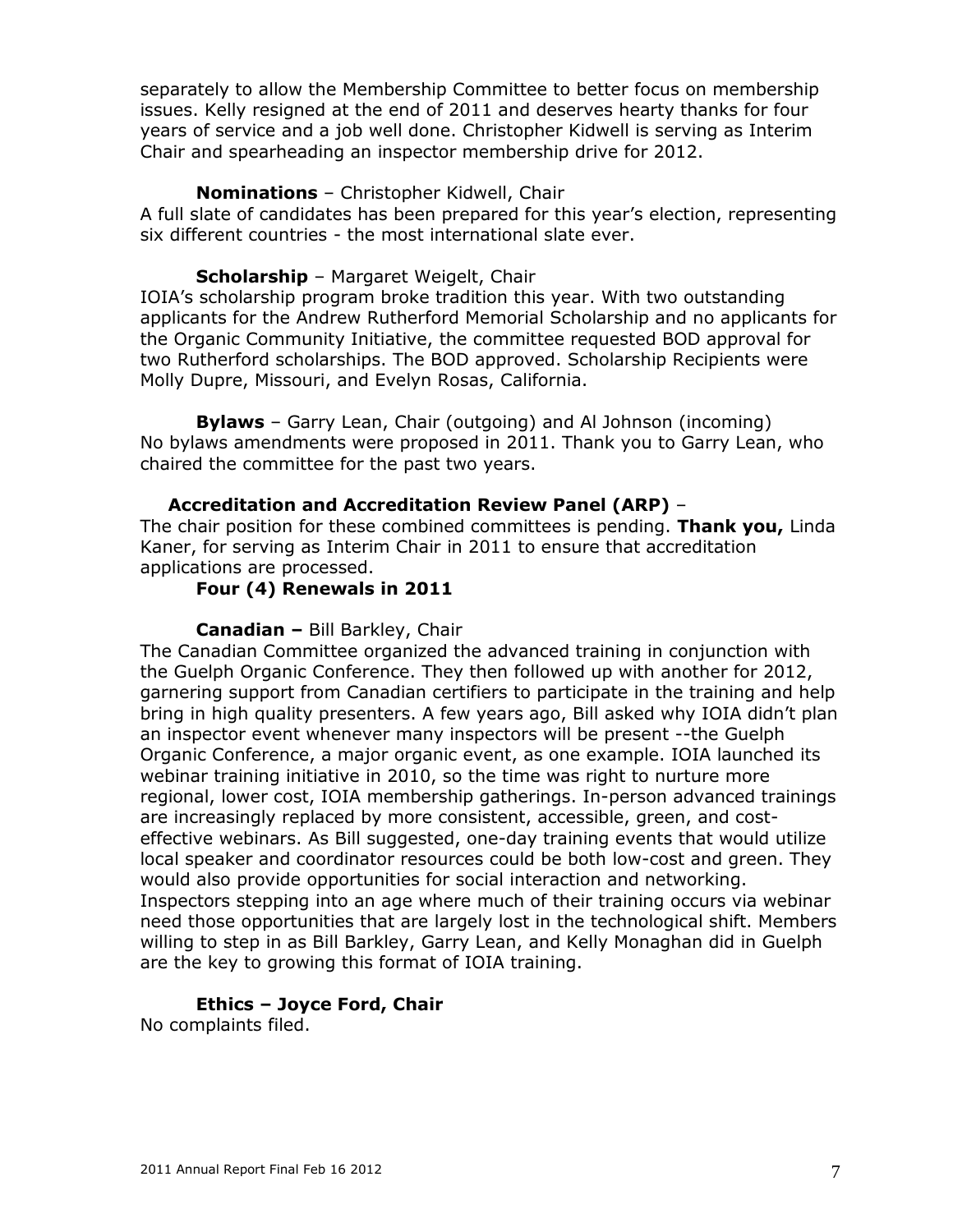# Board of Directors:

With the 2011 AGM, the BOD was expanded for the first time from five to seven full members. In the past, IOIA had maintained boards of five or seven, always with two alternates. A bylaws ballot in 2010 eliminated the position of alternates. The 2011 AGM election created a BOD with four new BOD members out of seven. The majority of new members were a major factor in deciding to meet in-person for a threeday retreat in upstate New York in November. This was the first in-person BOD retreat outside the AGM since 2007.



BOD Retreat L to R: Eric, Ib, Jonda (staff), Silke, Deb, Jennie, Hélène, Margaret (ED)

The BOD met in person at the AGM, 11 times via conference calls, and at the retreat. BOD Chair and Vice-Chair have participated in the Certifier-Inspector Dialogue conference calls.

Retiring Board members: Bob Durst (4 years and Chair for the past 3 years) deserves huge thanks for his work. He was largely responsible for bringing the concept of the Training Services Director from a vision to reality. After he left the BOD in March, he continued to serve as the Chair of the search committee that filled the position. Also, thanks are due to David Konrad (4 years), Julio Perez and Bob Howe (both 2 years as Alternates), and Michelle Sandy (nearly 2 years). Thank you, Michelle, who served as BOD Chair for most of the past year. She resigned from the BOD in December.

Soon-to-retire Board member: Jennie Clifford (2 years).

New Board members in 2011: Debra Bunn, Silke Fuchshofen, Ib Hagsten, Hélène Bouvier.

Eric Feutz, Treasurer, is the senior member of the BOD and ably chairs the Finance Committee. During 2011, he convened the Finance Committee to plan the audit and draft the 2012 budget.